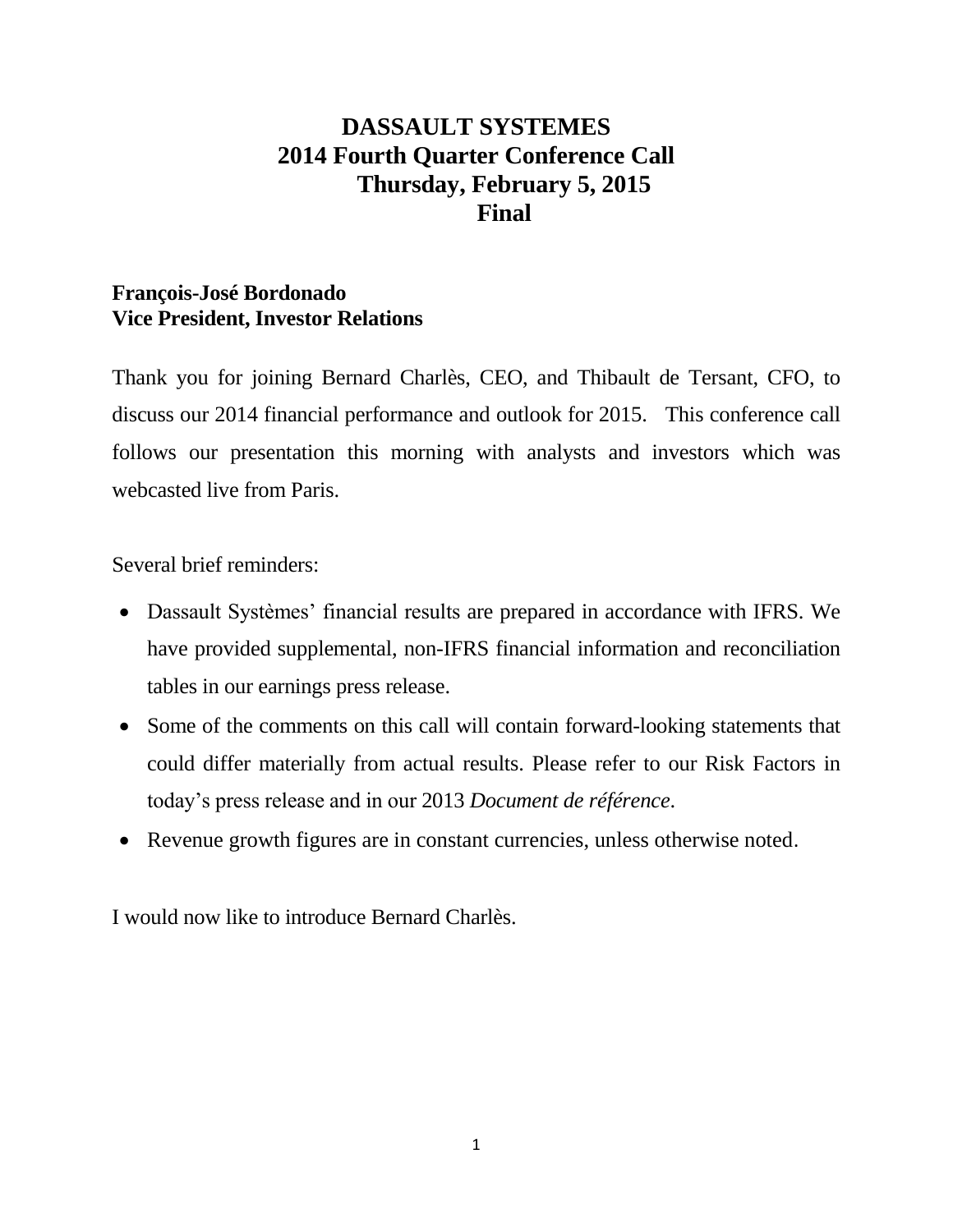# **Bernard Charlès President and Chief Executive Officer**

Thank you.

# **Contributing to Meaningful Innovations**

Before beginning our review of the year, I would like to share with you something very personal – not just for me but also for many of our 13,000 colleagues at Dassault Systèmes.

Every day we talk about innovation, it is at the heart of our purpose, sustainable innovation, and it is what motivates us.

This year there were several very notable examples of how our work is contributing to meaningful innovations by others: last quarter I spoke about Frank Gehry designing the Louis Vuitton Foundation building with CATIA and the breakthroughs he was able to achieve.

Today I am pleased to highlight our Living Heart project, an initiative started by SIMULIA and now encompassing an agreement with the US Food and Drug Administration, to help revolutionize cardiovascular science with realistic simulation. I encourage you to visit our website and learn more about it, including viewing the video from this morning's presentation.

# **Delivering On All 2014 Objectives**

Moving now to 2014, it was a significant year of progress for Dassault Systèmes. From all perspectives – our purpose, our offer, our growth drivers and our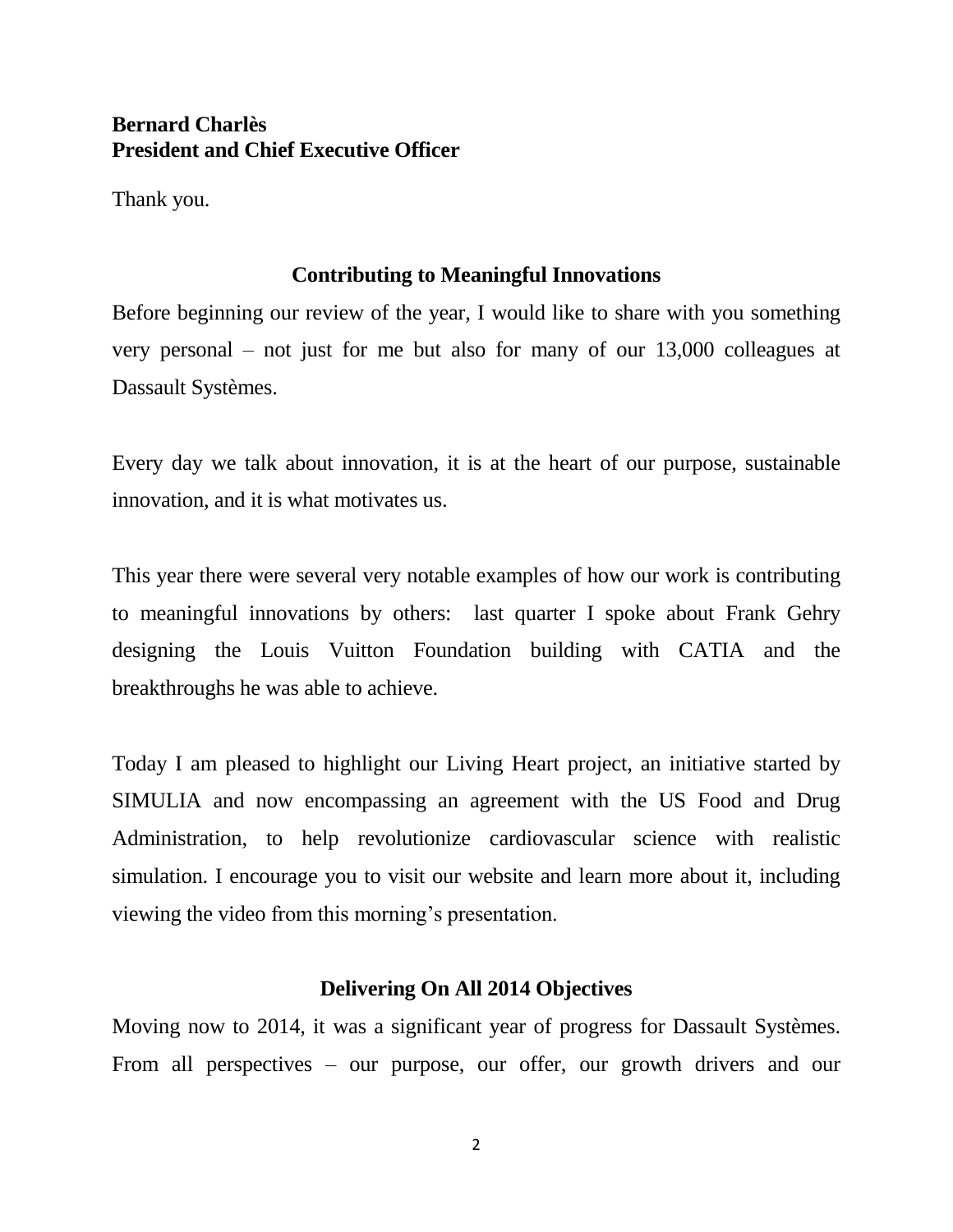organization − we set and met our objectives. At the same time, we delivered financial results well aligned with our goals.

Most importantly, our objective was to enrich the value we bring to customers with our 3DEXPERIENCE platform and industry solution experiences leading the way. Looking at the actions we took across the Company, each and every one of them was very well aligned with this customer objective.

With a very clear understanding of the value we want to bring to the industries, businesses and users we address, we have strengthened our financial performance and we welcomed 21,000 new clients in 2014.

Looking forward, we have a dynamic set of growth drivers − well positioning us to achieve our next five-year plan − of doubling non-IFRS earnings per share by 2019.

#### **Q4 and FY 2014 Financial Performance**

Turning to our financial results for both the fourth quarter and the full year, our performance was solid. The fourth quarter continued the progress we have made since the start of the year leading to the achievement of our two key operational goals as Thibault will discuss.

We saw good results from our three sales channels leading to revenue coming in well in line with our objectives. Our performance for both the fourth quarter and the full year reflects sharply higher new licenses revenue growth. The improving new business licenses trend this year on an organic basis came from increasing demand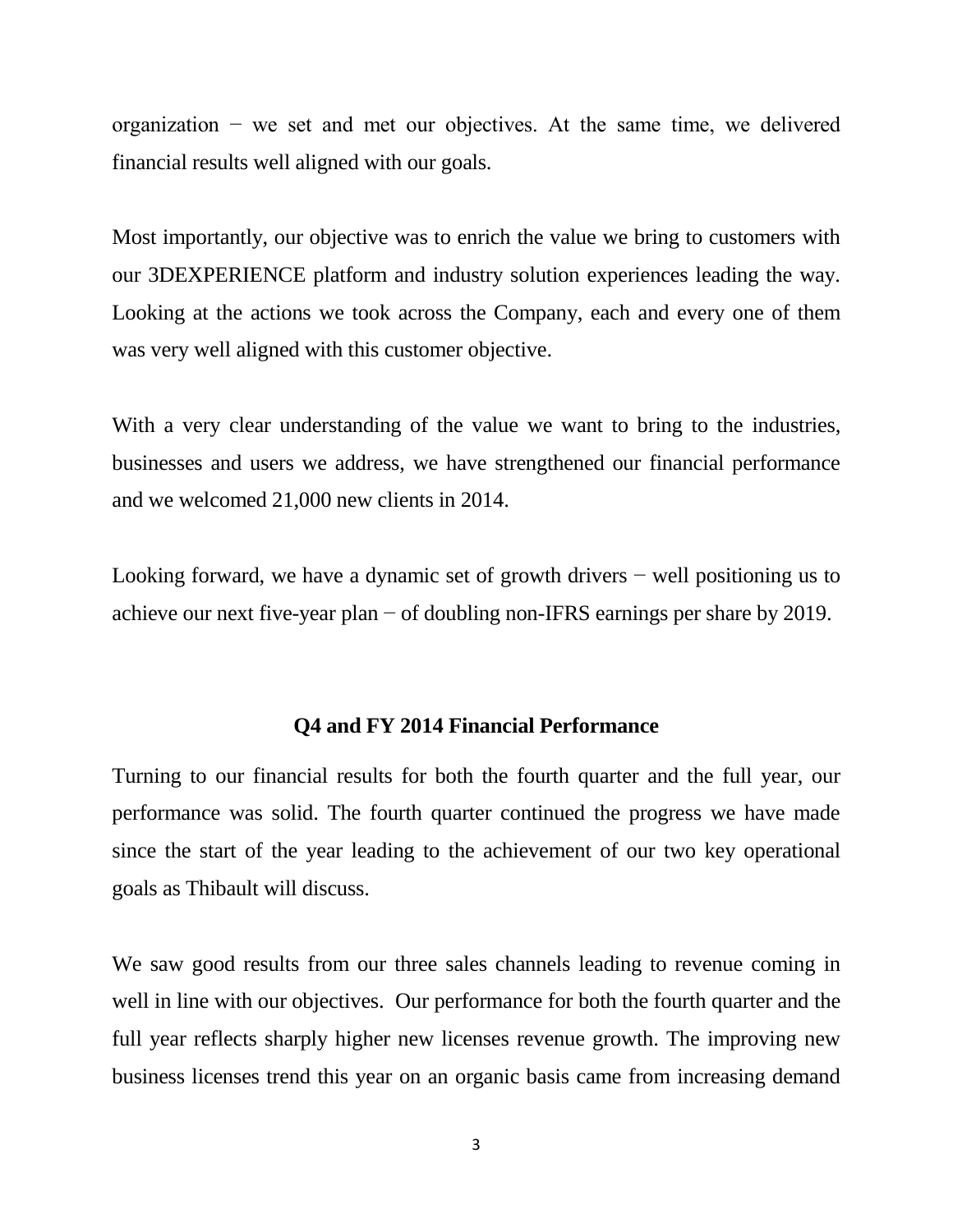across most of our major brands. Our largest brand, CATIA, was a major driver with new licenses up 20% in constant currencies in 2014. ENOVIA also saw sharply higher new business activity, increasing 25% in constant currencies. We saw good support by SOLIDWORKS and SIMULIA.

On a regional basis, the Americas growth was due to the improving dynamic we are seeing in North America, particularly taking shape in our direct sales channel where we had made a number of improvements. Europe, despite the macro softening, delivered solid results led by our largest region Germany, with sharply higher new business activity during the fourth quarter leading to a great year. In Asia, there is a good breadth to our results with Japan, China and Korea all doing well and despite some quarterly volatility, the strongest growth on an organic basis during 2014 came from Asia.

#### **BIOVIA**

Our largest acquisition during 2014 was Accelrys which is now the foundation of our BIOVIA brand. In addition to a leading presence in life science, BIOVIA has a strong list of customers in aerospace, in the chemical industries as well as High Tech and Consumer Packaged Goods thanks to its work in the materials sciences.

Let me just mention that this is a perfect example of why our industry diversification is really bi-directional in nature and beneficial to our current customer base. Innovation is coming in part from the intersection of multiple industries – this is clear with BIOVIA where you see the importance of materials sciences to aerospace, for example, but also automotive and high tech – certainly clear to many of you who may have attended CES last month.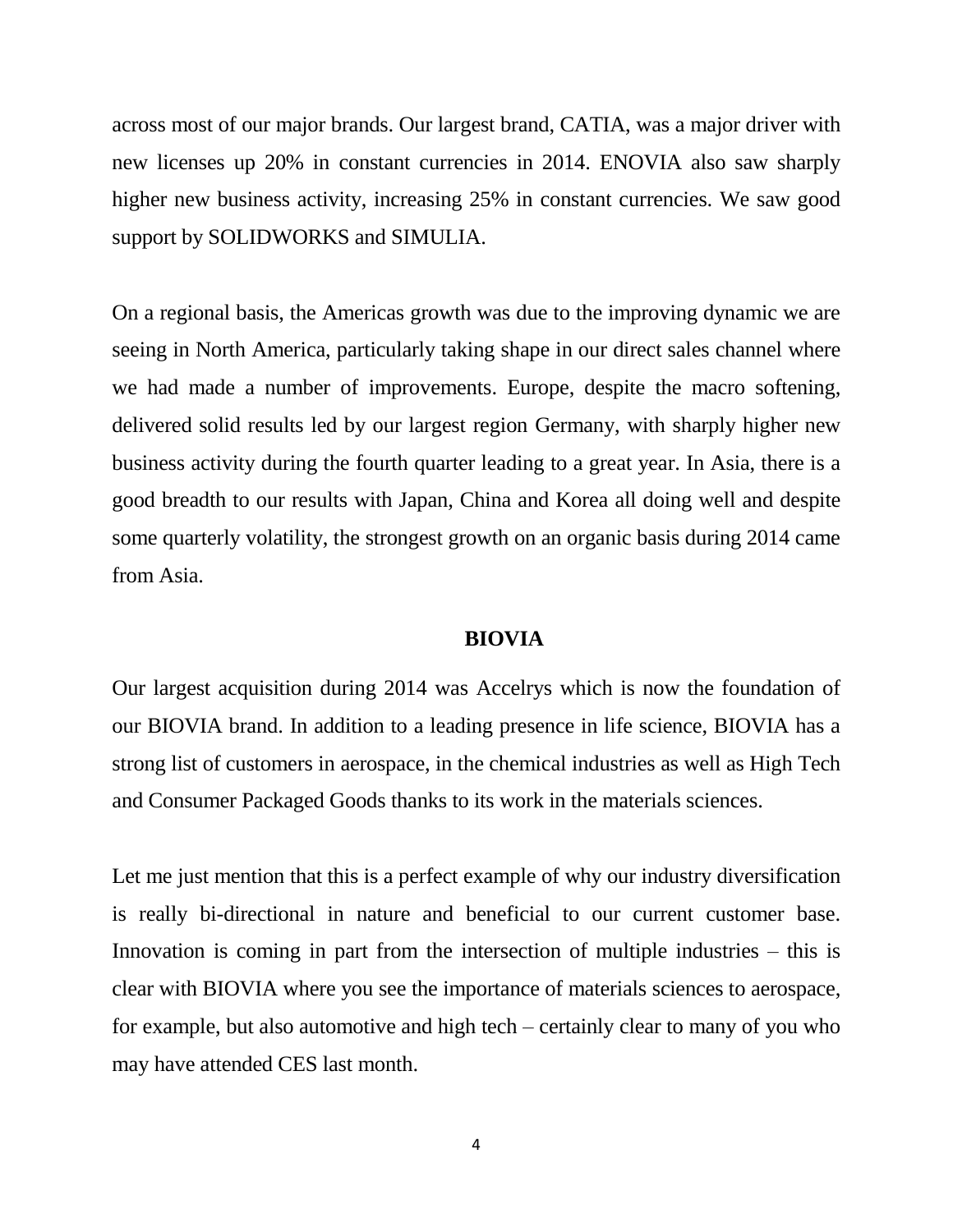BIOVIA's full year revenue results were well aligned with our acquisition objectives. A recent example of its activity was with Pacira Pharmaceuticals, where they adopted BIOVIA solutions to help improve their process production operations, internally to improve yield as well as with their contract manufacturers in order to accelerate manufacturing scale-up through better technology knowledge transfer.

### **Furthering Vertical Industry Diversification**

We are also progressing in terms of vertical industry diversification. With respect to new industries, they represented 27% of our software end-user revenue in 2014, increasing two percentage points. We are well positioned with respect to our goal of more than 30% over the mid-term.

With BIOVIA we are increasing our presence in life science and more broadly, science-based industries. And with our industry teams' leadership, sales channels and industry solution experiences, we had a favorable dynamic also in Consumer Packaged Goods-Retail, Energy, High Tech and Construction during 2014.

- In semiconductors we have a strong position as our solutions are well adapted to the market needs. Here in Europe STMicroelectronics recently selected our Silicon Thinking Industry Solution Experience in connection with their large System-on-Chips manufacturing for next-generation, high volume electronic products, such as mobile and consumer applications.
- And Permasteelisa Group, focused on architectural envelopes and interior systems, selected ENOVIA on the 3DEXPERIENCE platform, to create synergies among its different business units and to achieve process standardization and increase efficiency through a single, global, shared platform.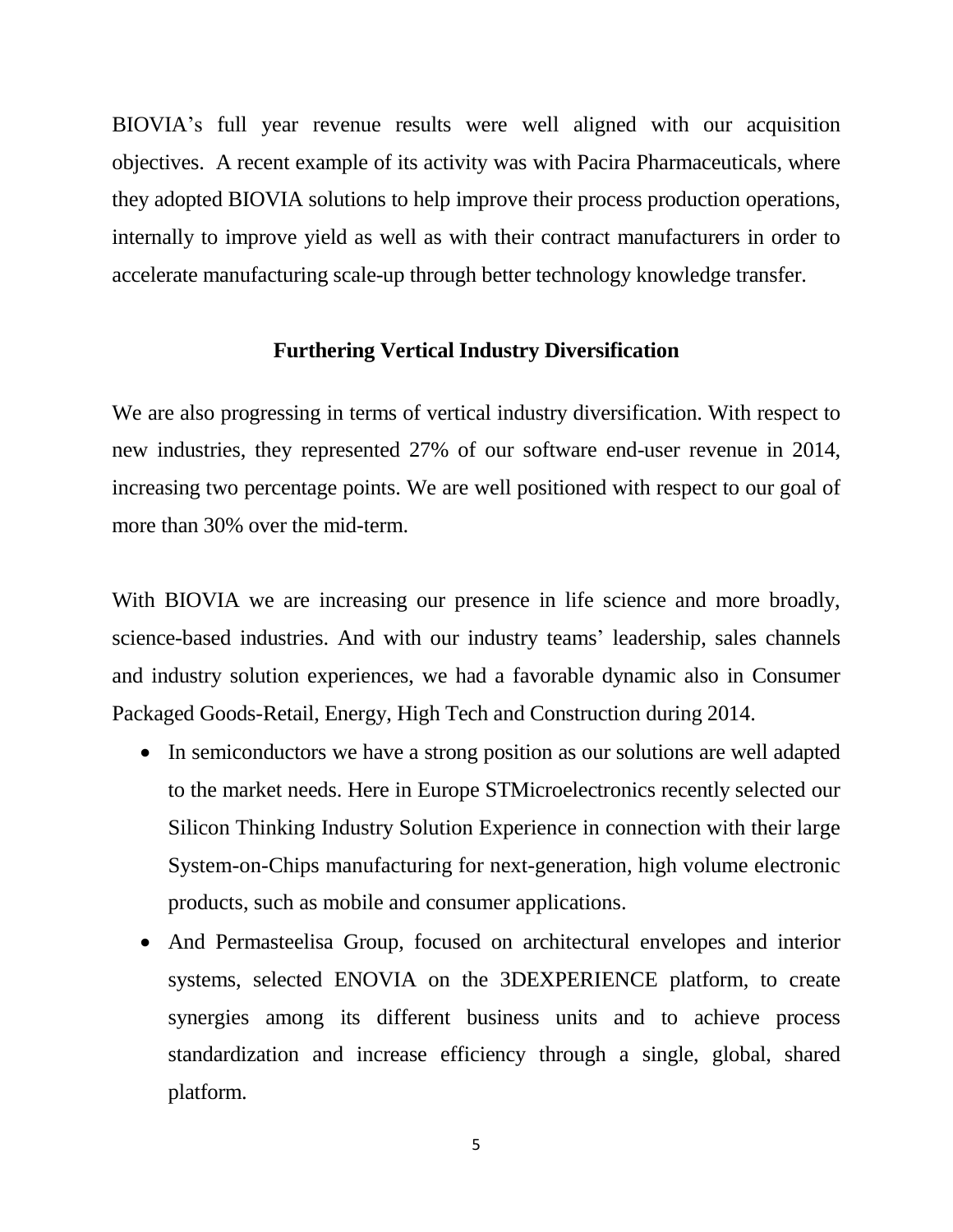At the same time, we had an excellent dynamic in Transportation and Mobility, with end-user software revenue growth up double-digits in constant currencies, benefiting from an excellent dynamic across CATIA, ENOVIA and SIMULIA as well as reflecting the addition of 3DEXCITE, with a leading position in Transportation and Mobility.

### **3DEXPERIENCE PLATFORM/V6 Architecture**

With respect to our 3DEXPERIENCE platform and underlying Version 6 architecture it was an active year with about 60 significant go-lives with direct customers. In total, V6 new licenses revenue increased 30%, and they represented 25% of related new licenses revenue for the full year.

We are seeing larger transactions, and they are including more disciplines. A recent transaction with Dura Automotive is a perfect example where they decided to adopt our entire portfolio to create a single business platform across all their business units.

Our strategy of enriching our Version 5 offerings with our Version 6 technology is enabling our customers to take advantage of some of its benefits, while giving flexibility to them to progress at their own pace.

## **Advancing Our Purpose and Expanding Our Addressable Market**

Now I would like to turn to a strategy update and cover several key topics with you.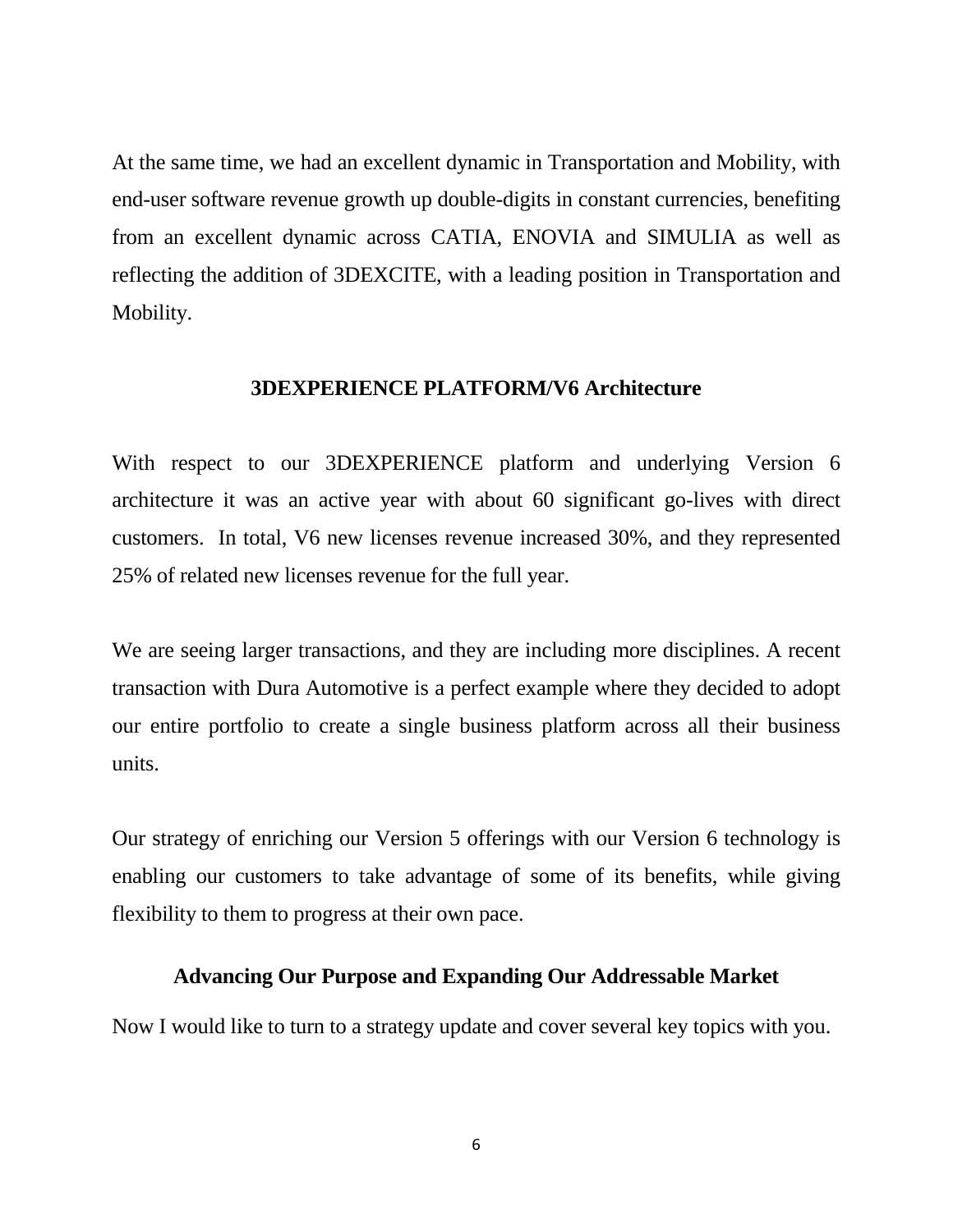To reach our ambitious mission and strategy objectives, over the last three years we have completely reshaped our applications portfolio and adapted all facets of our organization. Research and development's significant efforts were quite visible in the first quarter of 2014 where we delivered our 3DEXPERIENCE platform and introduced an expanded portfolio of industry solution experiences, including our first, Cloud+Mobile solutions. And this effort followed a massive simplification of our product portfolio.

2014 was a significant year too of progress in terms of advancing on our purpose and expanding our addressable market. Product-sphere, Bio-sphere, Geo-sphere – these are not simply words to us.

We are advancing on our purpose with our new brand BIOVIA, focused on biology, chemical and materials sciences. With the introduction of a new part of GEOVIA, which is called 3DEXPERIENCity, it is possible now to represent the behaviors and experiences of the different systems to run a city, such as water, electric grid, transportation and people.

And we are advancing on building a comprehensive offering for businesses and people from upstream experience thinking to sales and marketing. This year we added Design of molecules with the creation of BIOVIA, Global Business Operations Planning with the acquisition of QUINTIQ and Digital marketing with the creation of 3DEXCITE. The 3DEXPERIENCE platform is a critical enabler of our strategy gathering all together all our applications for the best product and industry solution experience.

7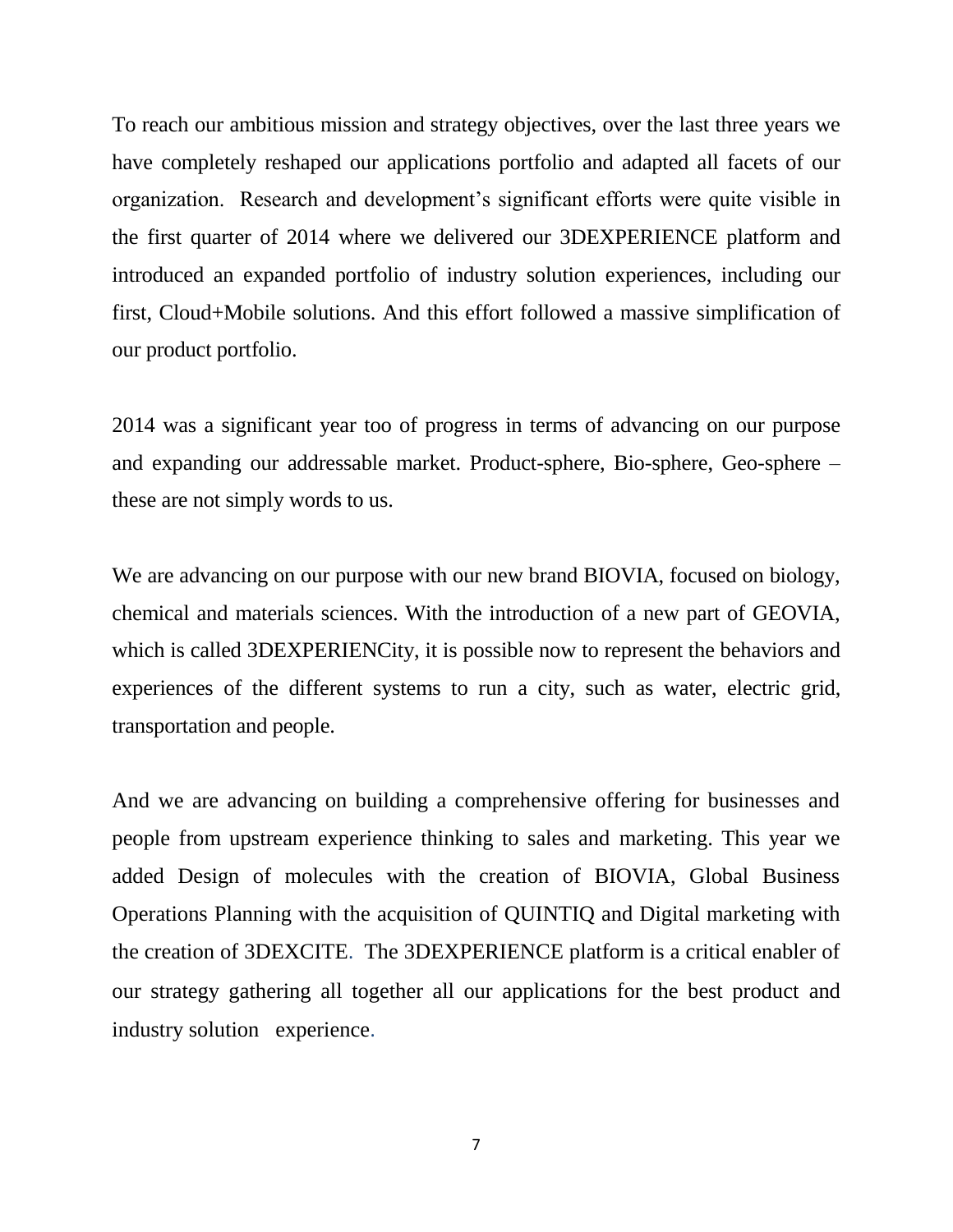Client engagements show the comprehensive nature and range of our offer. Lamborghini has adopted 3DEXCITE to offer an online configurator for potential customers including gaming features where the designed car is ready for an online drive. Carlsberg, the fourth largest brewer in the world, has selected Quintiq to help manage sales and operations planning, master production scheduling and detailed scheduling for 41 breweries in China. And Mead Johnson Nutrition is using a BIOVIA solution for compliance for pediatric nutrition products.

The 3DEXPERIENCE platform is also a critical enabler to our Cloud+Mobile strategy. We launched our first Cloud offerings during 2014. It is clear that the value of connecting people, quickly, easily to work and collaborate altogether is a game-changer in areas such as project management, productivity, closer connectivity between design and manufacturing, among many other benefits in terms of simplicity and costs. For 2015 we are looking to move forward with our indirect channels, on a progressive basis.

# **Furthering Sales Channels Transformation**

From a go-to-market perspective, we have been adapting our sales channels to our industry solutions experience strategy and delivery. For direct sales that has meant increased responsibility at the local geo level, improvements in our sales processes, increased industry expertise and elevated customer engagement knowledge-building. Looking at our results it is clear that the transformation underway in direct sales is gaining traction.

More broadly, our sales channel initiatives include strengthening of the role of our Geographies. We want our customers to benefit from our being a global company,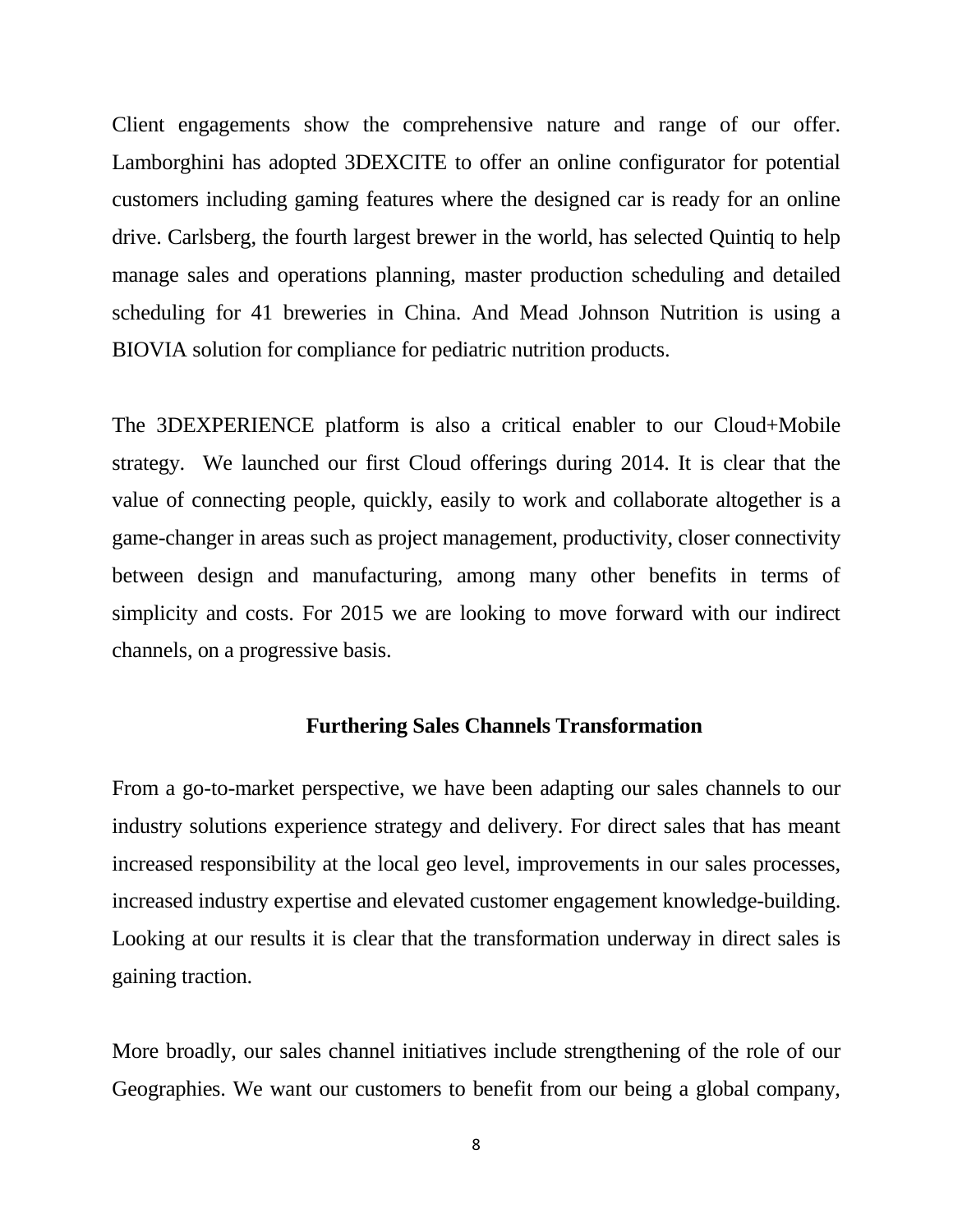and at the same time benefit from us having a strong local presence. To achieve this balance we are looking to push more flexibility on decision-making to the geos as they are guiding the plan for growth at the local level.

We are working with system integrators – improving our network and ensuring that we have the right partners with the right expertise in the right geos − to support our customers and extract the full value of our industry solution experiences working together leading to accelerated deployments for the benefit of our clients.

With respect to our indirect channels, specifically the Value Solutions channel, it is about increasing the level of industry expertise as part of their capacity additions we are making so we will be looking to add about 50 new VARS to support our diversification in different parts of the world.

With that summary, let me pass the call to Thibault now.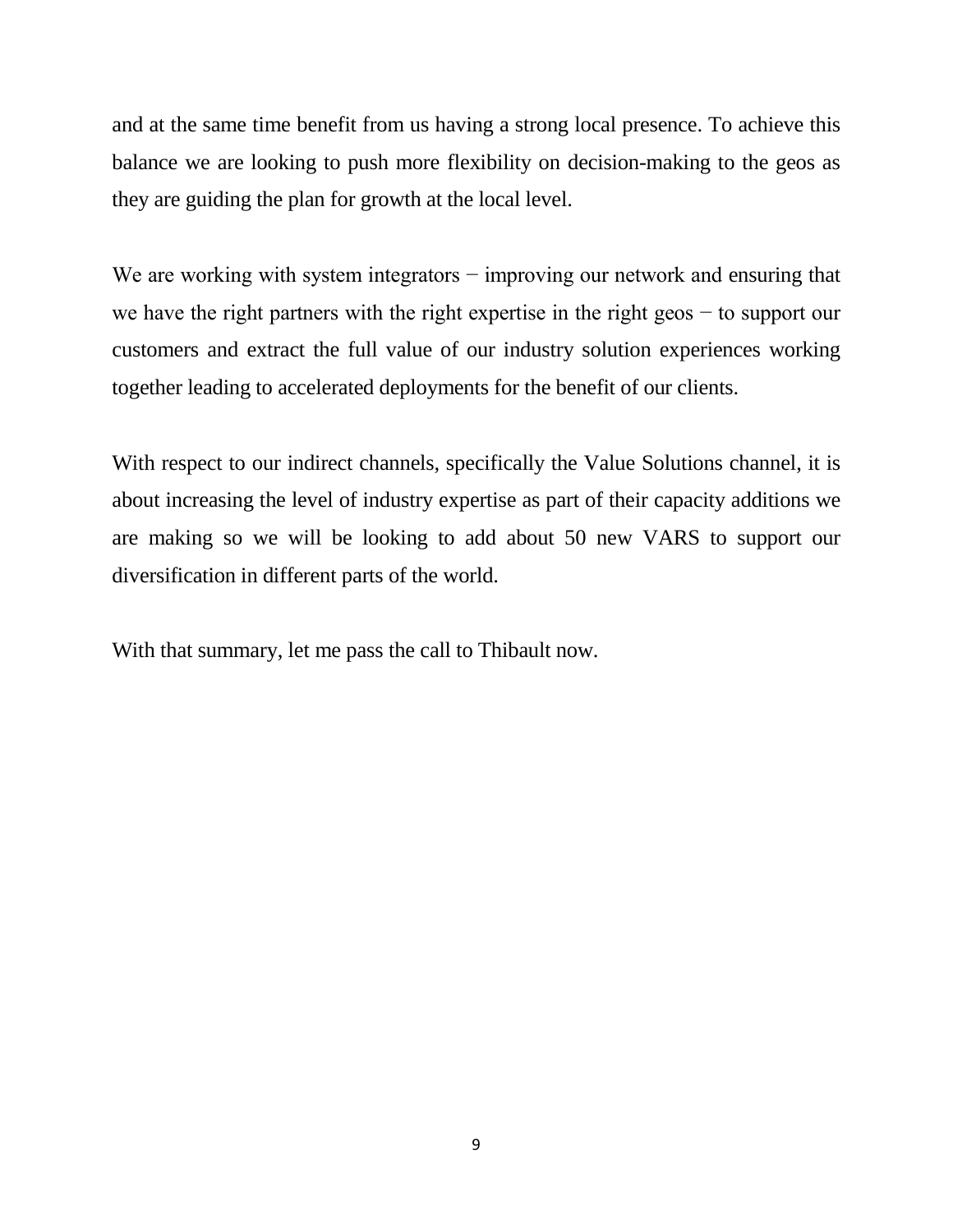# **Thibault de Tersant Senior EVP and CFO**

Good afternoon and good morning to all.

# **IFRS/non-IFRS Differences and Constant Currency Revenue Growth Comparisons**

My comments today are based upon our non-IFRS financial results. In our press release tables you can find the reconciliation of our non-IFRS to IFRS data. In addition, revenue growth rates are stated in constant currencies.

# **Overview**

Before going into the details let me share a few key figures.

- We met our 2014 revenue growth objective of 15 to 16% in constant currencies, coming in at 16%. I think this speaks well to our planning and management in total.
- And we achieved our 2014 EPS growth objective of 8 to 10% excluding currency effects, coming in at 10%.

On top of these objectives, at the outset of the year we also added two key operational objectives to our plate.

- Number 1, to deliver organic two-digit growth in new licenses revenue on a constant currency basis for 2014, and
- Number 2, to deliver organic operating margin expansion of 150 basis points excluding currency effects;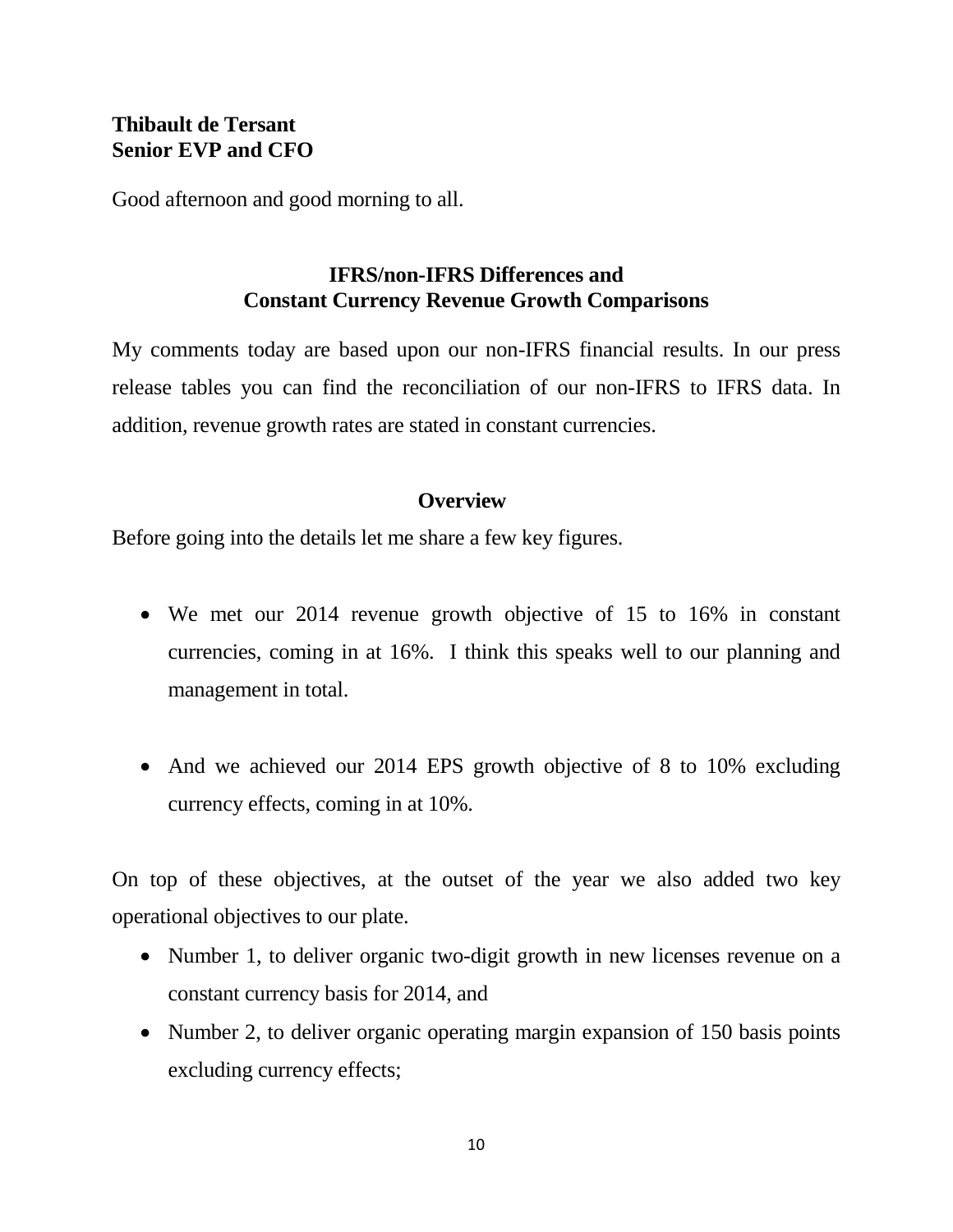And we did. Moreover, we did so during an extraordinary year of internal transformation and addressable market expansion.

And finally, we initiated our 2015 financial objectives. We see a year of organic, double-digits new licenses revenue growth, a stable non-IFRS operating margin and double-digits non-IFRS earnings per share growth.

### **Software Revenue**

Turning now to our software revenue, it grew 17% in the fourth quarter and 13% for the year. The total results include the acquisitions we have made. On an organic basis software revenue increased 7% in the fourth quarter and 6% for the full year.

Driving our results was a strong improvement in new licenses revenue on an organic basis. In the fourth quarter new licenses revenue increased 12% in constant currencies and for the full year the increase was 10%. We are benefiting from broad-based improvement, first from a regional perspective with both the Americas and Europe demonstrating strong organic results in the fourth quarter and all three regions for the full year. And secondly, we are benefiting from similar broad strength across a number of industries, including our largest, Transportation and Mobility.

Moreover, all along the year we have seen an improvement in sales performance in our direct sales channel and this remained the case in the fourth quarter, with sharply higher growth.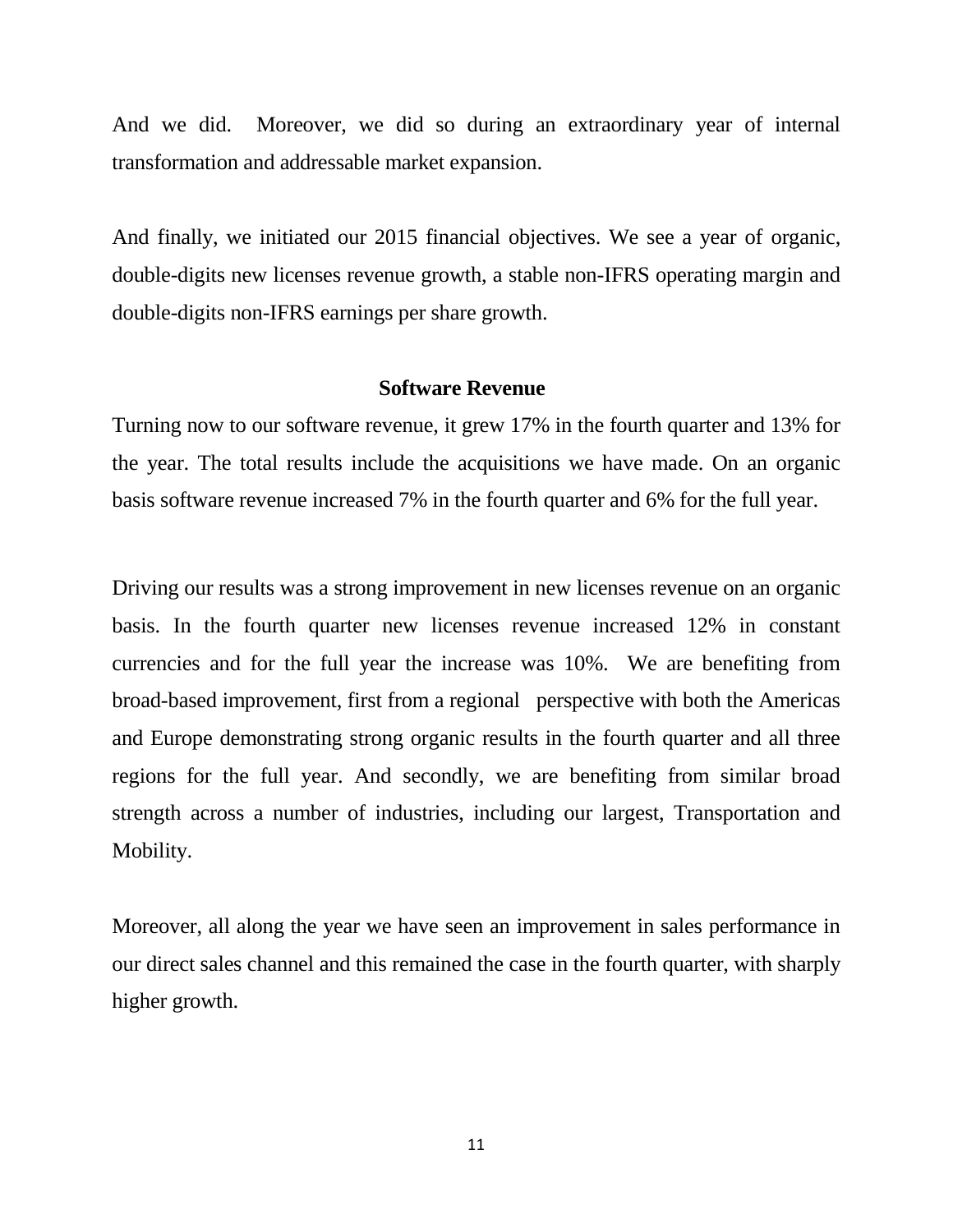Turning to our recurring software revenue, it represented 71% of total software revenue and was comprised of our maintenance and also rental licensing activity.

Recurring software revenue increased 13% in the fourth quarter in total, coming in several points of growth ahead of our plans on very satisfactory performance from acquisitions and renewals.

Maintenance is the largest portion of recurring revenue. We continued to see a strong level of attach rates and strong renewal rate trends across our product lines. Maintenance is a lagging indicator, so with our new licenses revenue returning to accelerated growth maintenance will in large measure follow it.

Rental activity reflected strong growth for SIMULIA and other parts of our portfolio, offset in part by planned usage adjustments at some large clients as we have discussed.

For the full year recurring software revenue increased 11% of which 5% was organic.

#### **SOLIDWORKS**

Turning now to SOLIDWORKS, it represented 19% of total revenues in 2014. SOLIDWORKS software revenue increased 14% in the fourth quarter and 10% in 2014.

12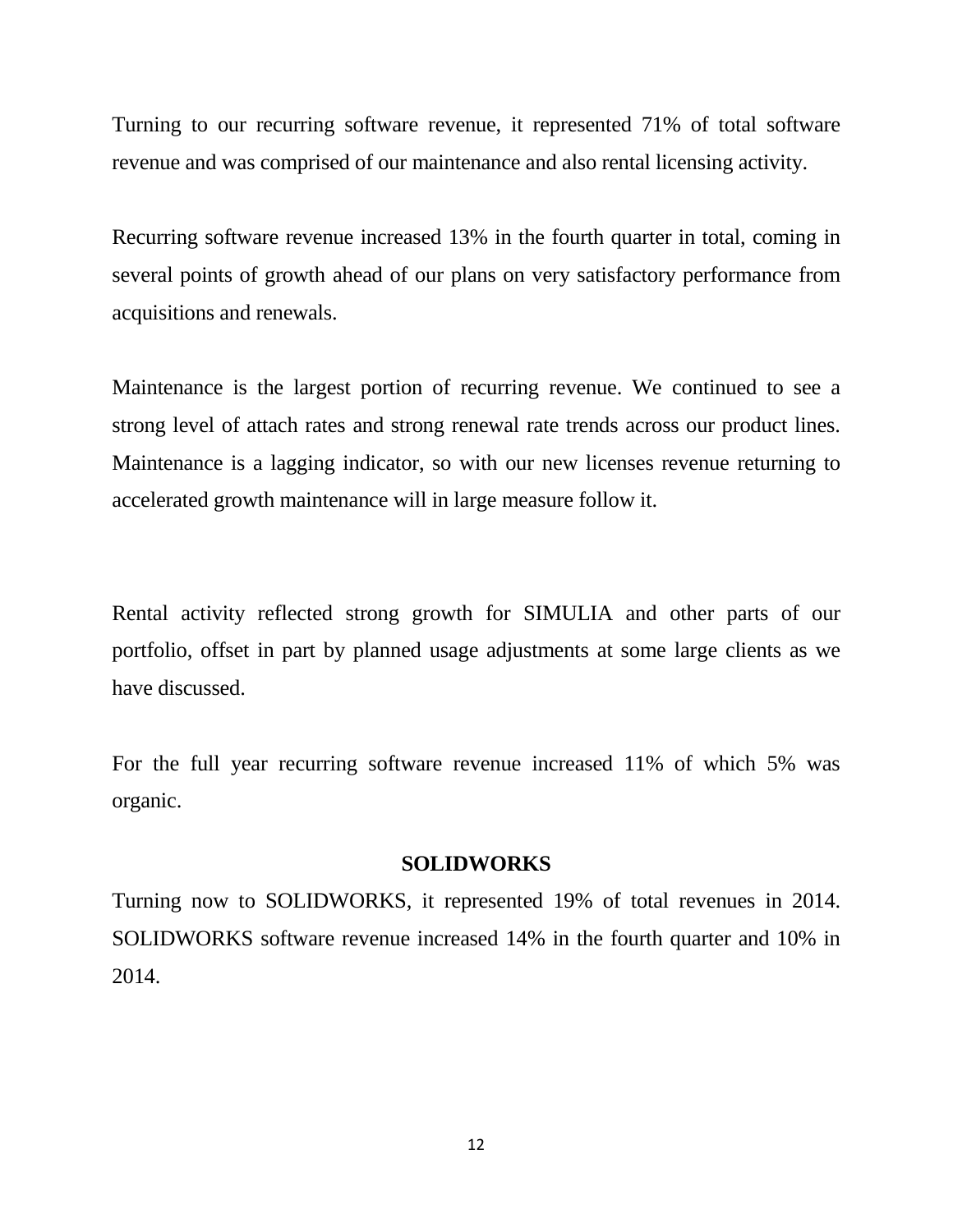There are several facets to this growth including SOLIDWORKS unit sales growth, multi-product sales, maintenance growth and finally, adding the mix benefit, the average selling price increased during the year.

# **Services and Other Revenue and Gross Margin**

Turning now to services and other revenue, let me remind you that the large increase this year reflects the addition of our acquisitions. In total the acquisitions have been accretive to our gross services margin.

From an organic point of view our progress in improving our services gross margin results has encompassed several measures including improving how we develop and scope the deliverables for a project and improving our operations in terms of utilization rates and other measures of productivity and efficiency.

In combination, we have made significant progress, moving our services gross margin to 15.8% in 2014 from 11.9% in 2013. And if you go back to 2012 it represents 10 points of growth in two years.

# **Operating Margin**

Turning now to our operating results, our 2014 non-IFRS operating margin came in just under  $30\%$ ,  $-29.8\%$  to be precise.

Looking at our results compared to 2013 where our non-IFRS operating margin was 31.5%, approximately 80 basis points of the decrease came from currency, which we more than offset with our 150 basis points organic increase. And this improvement also helped mitigate some of the estimated 240 basis points impact from acquisition dilution.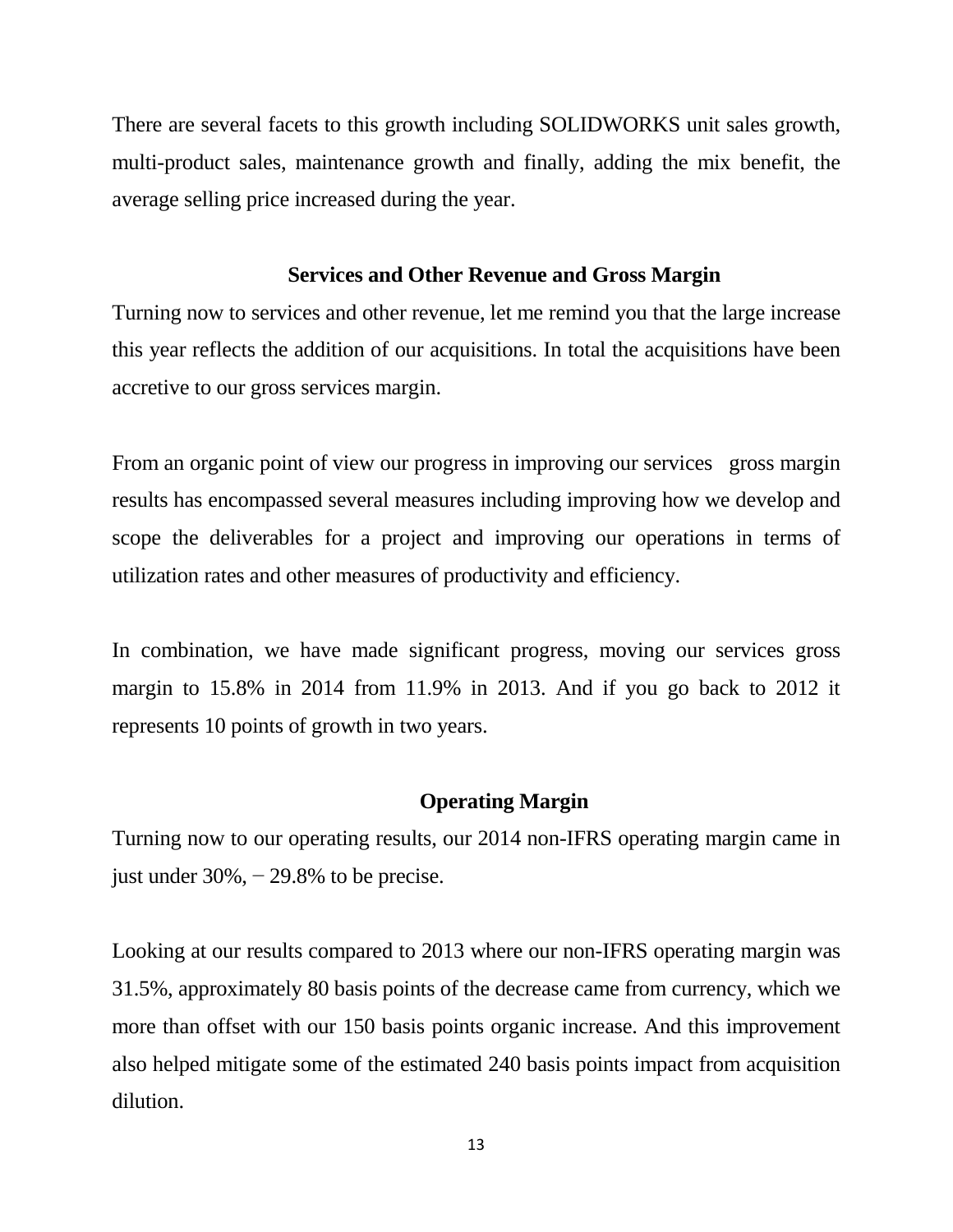The organic improvement in the operating margin came from several areas, notably cost of services, as well as major expense categories including R&D and Sales.

#### **EPS**

Coming back to earnings per share, there is a solid earnings dynamic which has been hidden by currency most of the year and by the way for many former years. That was not the case in the fourth quarter where non-IFRS earnings per share increased 15%. This figure is precisely the same on a reported basis and excluding currency effects. For the full year non-IFRS EPS increased 4% as reported and would have been 10% excluding currency effects.

Our share count was relatively flat so it was not a contributor to EPS growth in 2014. We did, however, have a larger share repurchase activity during the year to offset shares exercised and distributed as dividends.

### **Net Financial Position**

Turning now to our balance sheet, our net financial position was  $\epsilon$ 825 million euros at year-end with cash and cash equivalents of  $E1.17$  billion and long-term debt of €350 million.

During the year our principal uses of cash was first and foremost, for acquisitions in the amount of  $\epsilon$ 955 million; we increased share repurchases to  $\epsilon$ 172 million and we also received  $\epsilon$ 58 million for shares exercised so it was a more active year clearly from the repurchase of shares side; dividends paid in cash amounted to  $\epsilon$ 36 million for those electing cash and our capital expenditures totaled  $\epsilon$ 45 million.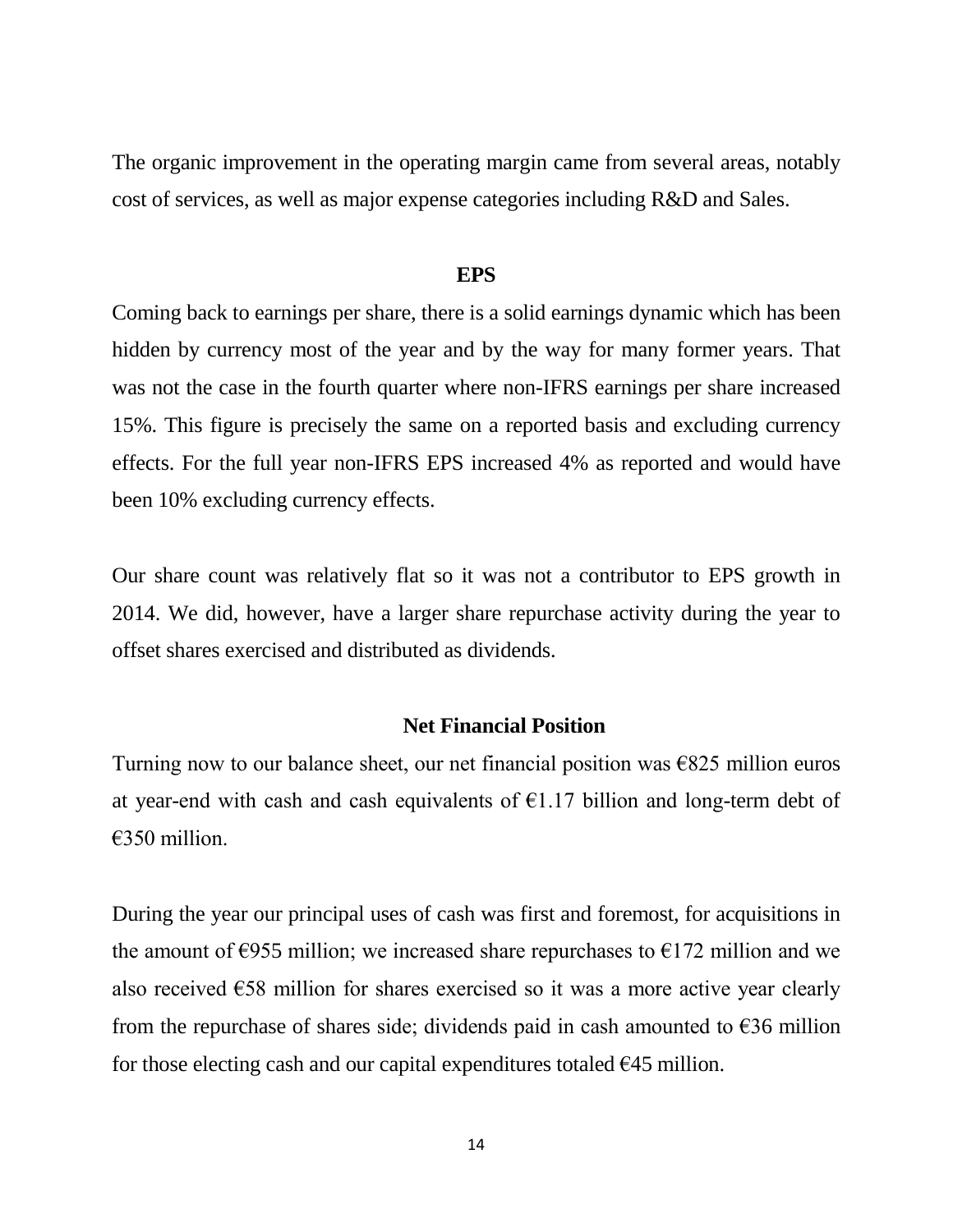# **Operating Cash Flow Evolution**

The final component to our net financial position was our cash flow from operations. In 2014 it totaled  $\epsilon$ 500 million, compared to  $\epsilon$ 507 million for 2013. In short, operating cash flow increased about 5% excluding the impact of acquisitions. In the presentation we have provided details to the evolution of the operating cash flow.

Let me just mention that unearned revenue increased 6% on an organic basis and excluding currency effects, compared to one year ago. So, unearned revenue stood at €637 million at year-end.

One brief last comment on DSOs, during the fourth quarter they increased 9 days, with 8 of the days reflecting the integration of acquisitions, so no underlying change in trends.

# **Initiating 2015 Financial Objectives**

Let's turn now to our 2015 financial objectives. Here there are several points I would like to underline:

- Our outlook is based upon our growth drivers and strengthened organization. It is not assuming any material change in the macro backdrop one way or the other. The fourth quarter backdrop and some of the trends in our business seemed appropriate to be used in formulating our objectives.
- We anticipate a continued positive evolution for our new licenses activity, leading to the expectation of a two-digit, constant currency increase in new licenses revenue on an organic basis in 2015.
- And we see a stable non-IFRS operating margin for the full year with an estimated organic improvement of 100 basis points excluding currency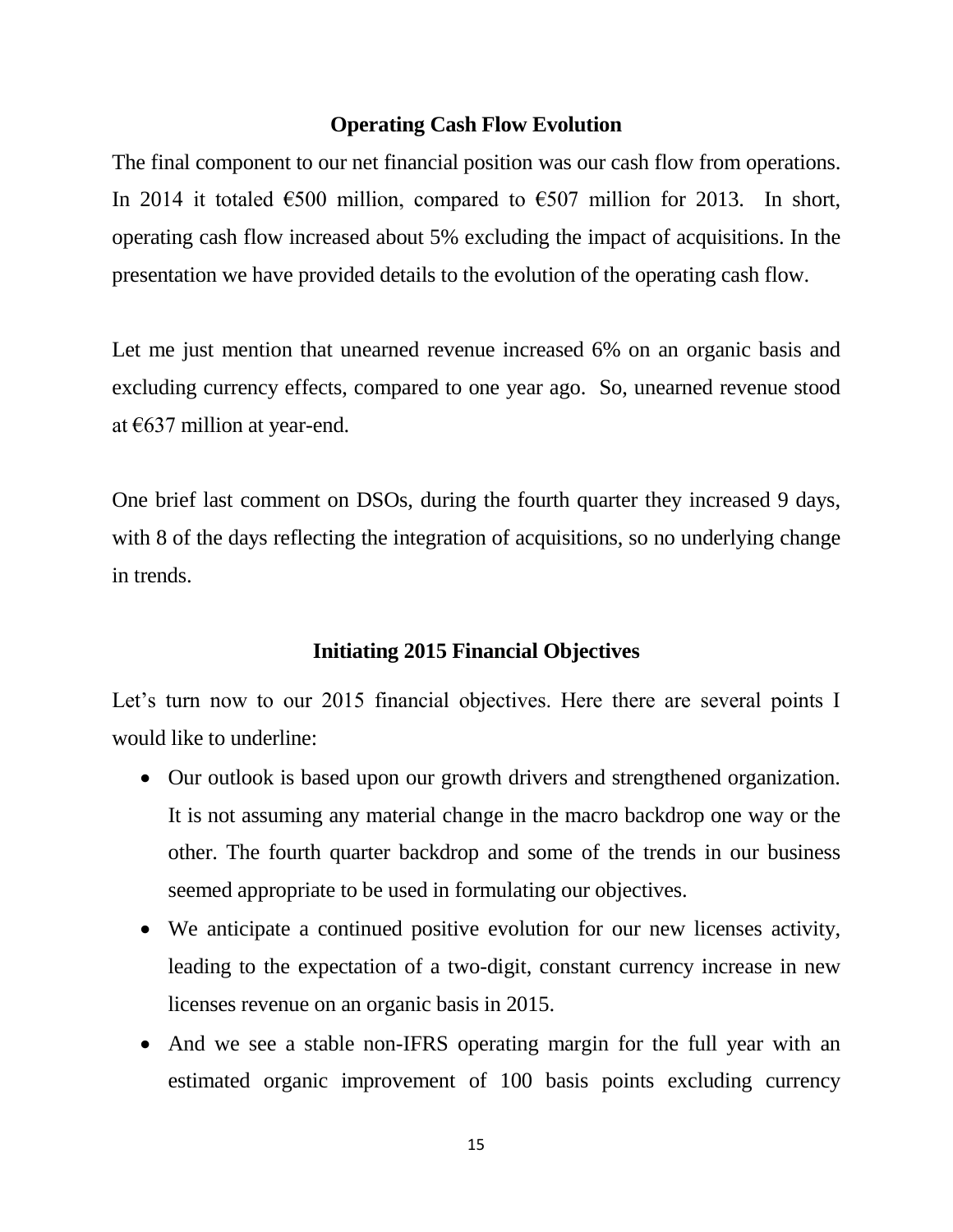offsetting the estimated 100 basis points of acquisition dilution. The early part of the year will see operating margin decreasing but as the year progresses this will reverse itself leading to the stable full year results at the operating margin level in comparison to 2014.

• With these building blocks we see non-IFRS earnings per share increasing in the range of 12 to 15% for 2015.

We have provided our first quarter objectives also. I would like to point out that our growth outlook for non-IFRS EPS in the first quarter is consistent with our full year expectation of double-digits. You may recall that we received a one-time R&D tax credit in the 2014 First Quarter. So, from an operating margin perspective it represented about a 130 basis points impact as we pointed out at the time. So, if we exclude this one-time benefit, our non-IFRS EPS objective for the first quarter would represent year over year growth of about 11% and more consistent with our full year 12 to 15% growth.

From a currency perspective we are using \$1.20 US dollar per euro and 140 Japanese yen per euro assumptions for both the first quarter and full year.

To recap, for 2015 we are targeting to grow revenues by 11 to 12% in constant currencies, and this translates to a revenue range of 2.70 to 2.72 billion euros based upon our currency assumptions. And we are targeting a non-IFRS EPS range of 2.04 to 2.09 euros, representing growth of 12 to 15%.

Let me now turn the call back to Bernard.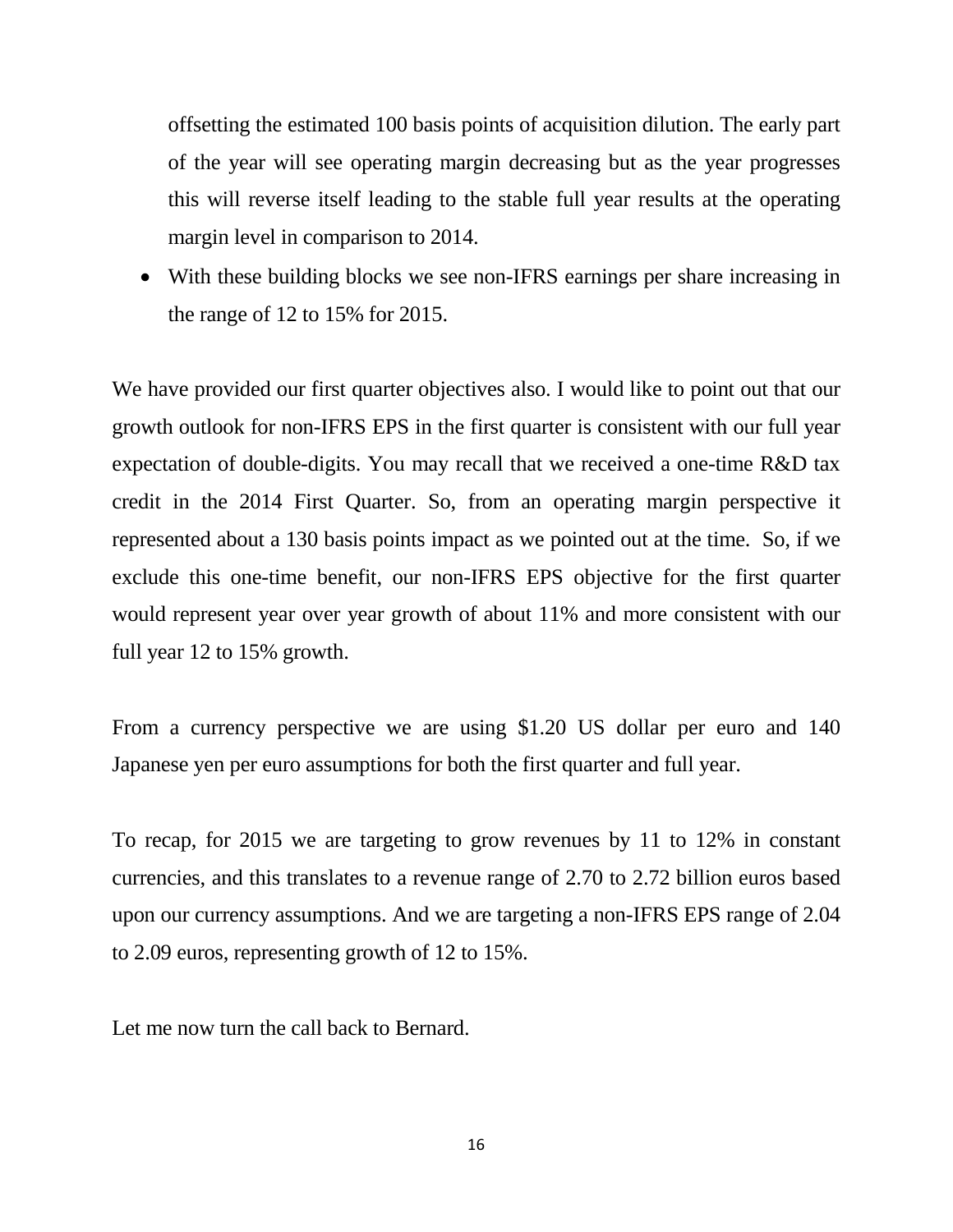## **Summary**

While we have reported to you on 2014, here at Dassault Systèmes we are already well into 2015. So, what are we looking to do?

First, we have outlined for you our financial goals with a year of solid revenue opportunities, a focus on continuing to improve our processes and double-digit earnings per share growth.

Second, while we have grown in revenues and personnel, we see partnering as a key part of our DNA and a very good way to leverage our efforts. So we will look to make meaningful progress during 2015.

Third, we believe it is critically important to be close to our clients all around the world and that is why we created the 12 geos under our three reporting regions. We have been empowering these geos so that they have the local management, people and resources to support the industries they serve, the customers they work with and the companies that will become their future clients.

Finally, the last three years in total have been about creating a new Dassault Systèmes to well orient to our next decade-long vision with 3DEXPERIENCE, our expanded purpose – sustainable innovations for product, nature and life and our social industry experiences strategy.

17